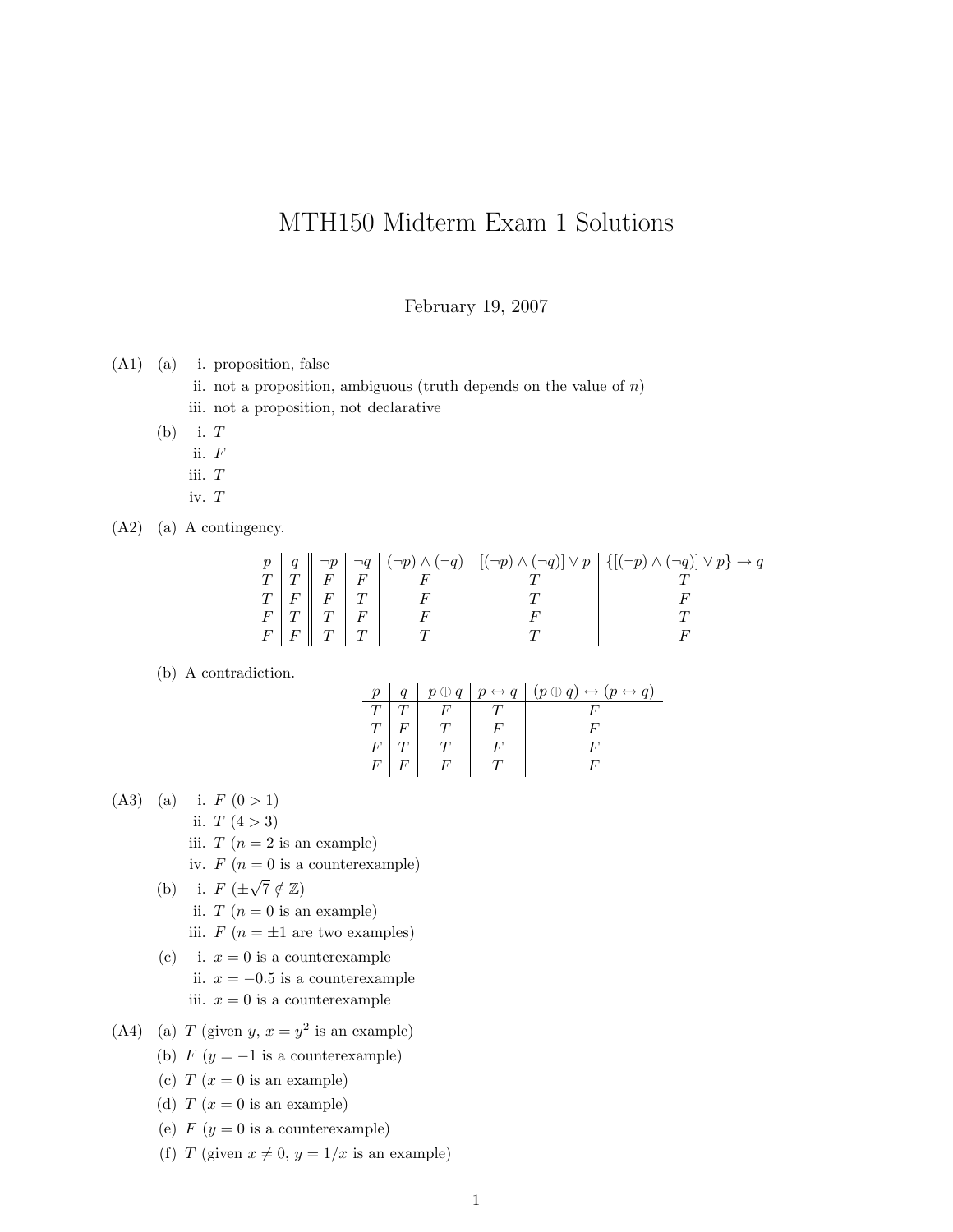- (g) T (given  $x \neq 0$ ,  $y = 1/x$  is the only example)
- (h)  $T (x = 0$  is an example)
- (i)  $T (x = y = 0$  is an example)
- (i)  $T$  (this is the commutative law for addition of real numbers)
- (A5) (a) I want to prove the statement " $\forall m, \forall n, ((m \text{ odd}) \land (n \text{ odd})) \rightarrow (mn \text{ odd})$ " where the domain of each variable consists of all integers. I will use the method of direct proof.
	- 1. Let  $m$  and  $n$  denote arbitrary integers (so I can universally generalize and the end of the proof).
	- 2. Assume m and n are odd. (I'm using the method of direct proof so I need to assert the hypotheses.)
	- 3. Then  $m = 2k + 1$  and  $n = 2l + 1$  for some integers k and l. (That's the definition of odd.)
	- 4. Then  $mn = (2k+1)(2l+1) = 4kl+2k+2l+1 = 2(2kl+k+l+1)$ . (That's algebra.)
	- 5. So mn is odd. (That's the definition of even.)
	- 5. Thus the implication  $((m \text{ odd}) \wedge (n \text{ odd})) \rightarrow (mn \text{ odd})$  is true. (That's what the method of direct proof guarantees us.)
	- 6. Thus  $\forall m, \forall n, ((m \text{ odd}) \land (n \text{ odd})) \rightarrow (mn \text{ odd})$  is true. (That's universal generalization.)
	- (b) I want to prove the statement "For all collections of days, if the collection has 36 days, then at least 6 of those days fall on the same day of the week." I will use the method of proof by contradiciton. (The method of indirect proof is also applicable.)
		- 1. Consider an arbitrary collection of days (so I can universally generalize and the end of the proof).
		- 2. Assume the collection has 36 days. (I am using the method of proof by contradiction, so I first need to proceed by the method of direct proof.)
		- 3. Assume, contrary to what we want to show, that at most 5 of the days in the collection fall on the same day of the week. (I'm using the method of proof by contradiction, so I have to assume the negation of what I'm trying to prove.)
		- 4. In particular, there are at most 5 Mondays, 5 Tuesdays, 5 Wednesdays, 5 Thursdays, 5 Fridays, 5 Saturdays, and 5 Sundays in my collection. So the number of days in total is at most  $(7)(5) = 35$ .
		- 5. The previous step contradicts the assumption that there are 36 days.
		- 6. Thus, the assumption that at most 5 of the days in the collection fall on the same day of the week must be wrong. I may assert that at least 6 of any chosen 36 days must fall on the same day of the week. (That's what the method of proof by contradiction guarantees us.)
		- 7. Thus the implication "if the collection has 36 days, then at least 6 of those days fall on the same day of the week" is true. (That's what the method of direct proof guarantees us.)
		- 8. Thus the statement "for all collections of days, if the collection has 36 days, then at least 6 of those days fall on the same day of the week" is true. (That's universal generalization.)
- (A6) (a) The statement is true because 5 is a positive integer that equals a third the sum of the positive integers not exceeding it. Indeed,  $(1+2+3+4+5)/3 = 15/3 = 5$ . This proof is *constructive*.
	- (b) I want to prove the statement " $\forall x, |x| = |-x|$ " where the domain of the variable x consists of all real numbers. I will use the method of *proof by cases*.
		- 1. Let x be an arbitrary real number (so I can universally generalize at the end of the proof).
		- 2. Consider three cases.
			- i. Suppose  $x > 0$ . Then  $|x| = x$ . Also,  $-x < 0$  so that  $|-x| = -(-x) = x$ . In particular  $|x| = |-x|$ .
			- ii. Suppose  $x = 0$ . Then  $|x| = 0$ . Also,  $-x = 0$  so that  $|-x| = 0$ . In particular,  $|x| = |-x|$ .
			- iii. Suppose  $x < 0$ . Then  $|x| = -x$ . Also,  $-x > 0$  so that  $|-x| = -x$ . In particular,  $|x| = |-x|$ .